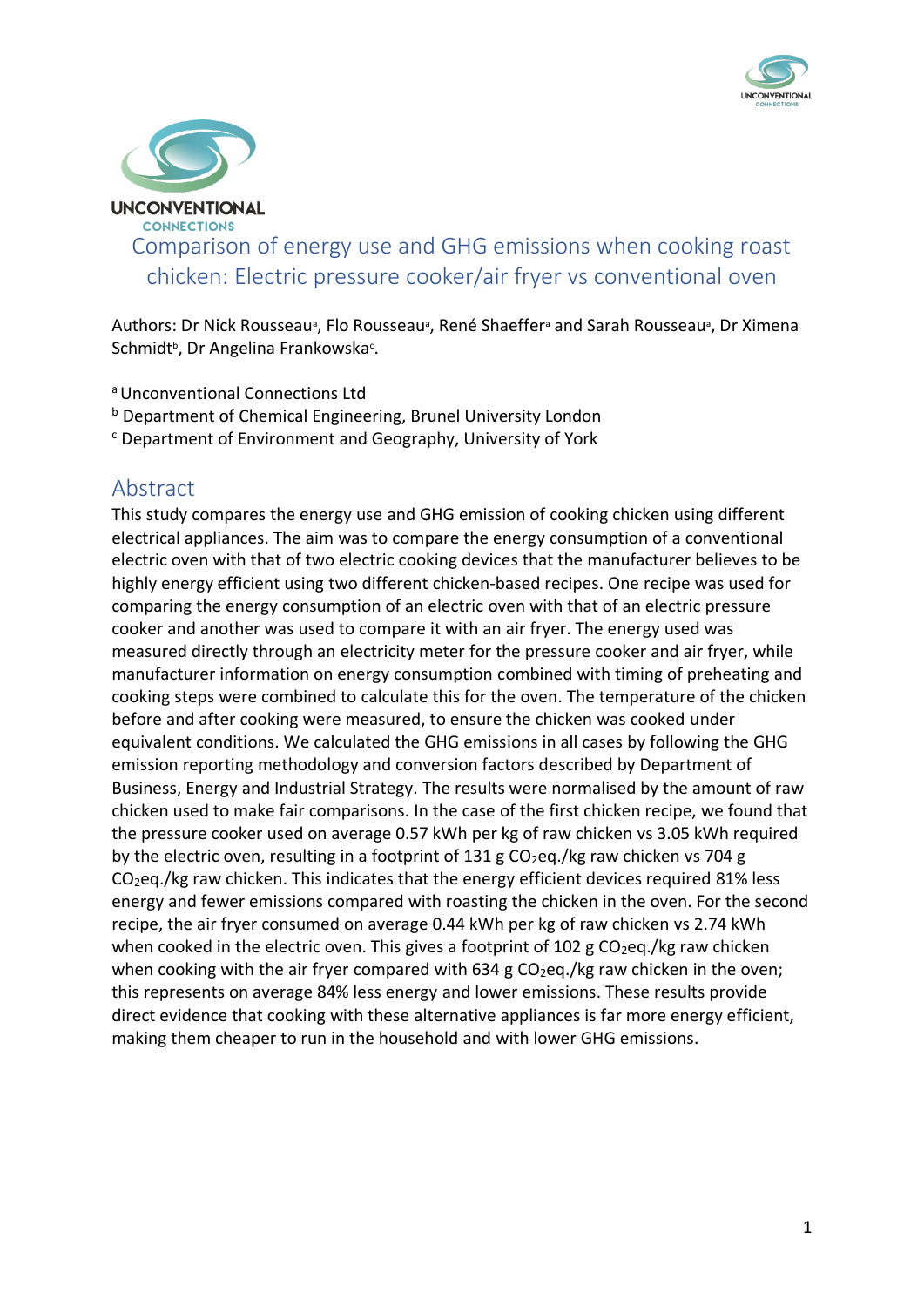

# Background

Households around the world are increasingly concerned about their energy consumption given the rising costs of electricity and gas. The impact on climate change of the food choices they make is also of growing concern.

Instant Brands commissioned an independent cooking comparison to test their belief that cooking with their devices would result in significant energy savings and reduce GHG emissions compared with cooking in the conventional ovens, as commonly used in Europe.

The work was informed by the evidence collected by the Modern Energy Cooking Services Programme<sup>1</sup> that established the high energy efficiency of electric pressure cookers along with being economical for cooking a range of East African dishes (Batchelor et al 2019).

In addition, a recent study estimated that the impact to climate change of cooking practices in the UK could account for up to 61% of the total impacts of the farm to fork of foods (Frankowska et al 2020), while in other countries this understanding is still under development (Reynolds et al 2020a,b).

# Study Methodology and Design

We carried out the study using the principles and good practice of the Controlled Cooking Test<sup>2</sup> (CCT) method developed in 2004 for the Household Energy and Healthy Programme of the Shell Foundation.

The approach and key principles were:

- Cooking comparison should be of genuine recipes that could be cooked in the target context and carried out by household cooks using normal equipment
- As far as possible conditions and approach should be standardised across multiple cooking episodes – minimum of three – keeping sources of variation, such as the cook, as minimal as possible.
- Energy use of the Instant Brands products would be measured directly using energy meters,
- Energy use of the conventional oven would be determined by timing oven usage and using manufacturers information about power and energy consumption – with calculations following methodology of studies in the field.
- Objectively defined end-points of the cooking would be used to ensure the processes being compared are equivalent.

## Cooking

We carried out the comparison using two different roast chicken recipes, repeating each three times in both the Instant Brands devices and in a conventional oven.

<sup>1</sup> https://mecs.org.uk

<sup>2</sup> https://cleancooking.org/binary-data/DOCUMENT/file/000/000/80-1.pdf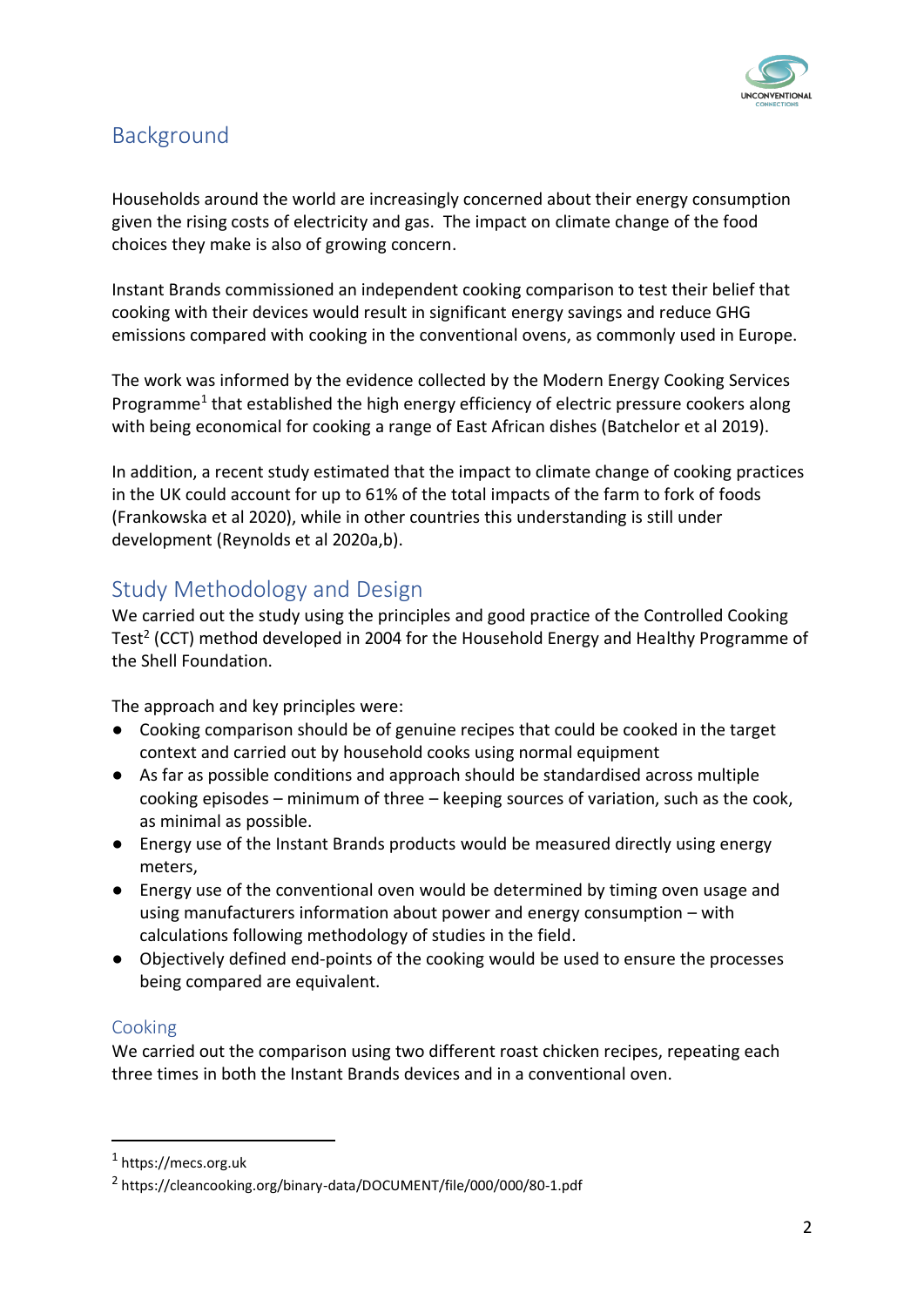

The cooking using the Instant Brands products all took place in the same domestic kitchen, with the same cook. The only equipment supplied by Instant Brands were the two cooking devices:

- Vortex Plus 6-in-1 Air Fryer with ClearCook & OdourErase<sup>3</sup> (used for Cajun Chicken)
- Pro Crisp 8L Multi Pressure Cooker and Air Fryer<sup>4</sup> (used for Rosemary and Parmesan Chicken)

See Appendix for the recipes and instructions followed.

The cooking of the chicken using the oven took place in a different, but similar, domestic kitchen, again with the same cook throughout. The domestic oven used for cooking the two chicken recipes was an electric oven of 2400W - Manual Lamona LAM3210<sup>5</sup>. In all cases, the chickens were purchased from supermarkets and consumed and enjoyed by families.

We sought to measure and control:

- Weight of chicken (from sales packaging)
- Welfare of chicken (selected free-range)
- Feeding of chicken (selected corn-fed)
- Pots used to cook chicken in (keeping the same ones for each repetition of each recipe)
- Temperature of the chicken before and after cooking were measured, to ensure equivalence and that the chicken was cooked through before ending the monitoring (domestic cooking thermometer)
- Starting temperature of the Instant Brand cooking devices in all cases the cooking started with the devices at room temperature (i.e., not having recently been heated for previous dish)
- Oven temperature at start and at each stage (domestic oven thermometer)
- Cooking time for the oven, preheating and cooking steps were timed (timer)
- Energy consumption of the Instant Brand devices (Nevsetpo monitor plug power, electricity usage meter<sup>6</sup>)

We also made informal, subjective notes and observations about the cooking experience and the final products and took photos at various points during the process.

#### Energy consumption & Greenhouse gas (GHG) emissions

Energy consumption of the oven was calculated following Frankowska et al (2020) using manufacturer information on energy consumption, the reported rated power and measured cooking times.

Energy was normalised with the weight of each raw chicken to account for weight difference as we did not find 12 chickens with exactly the same weight.

<sup>3</sup> https://instantbrands.co.uk/shop-all-products/vortex-plus-6in1-airfryer-clearcook-odourerase/

<sup>4</sup> https://instantbrands.co.uk/shop-all-products/pro-crisp-8l-multi-pressure-cooker-air-fryer/

<sup>5</sup> https://manuall.co.uk/lamona-lam3210-oven/

<sup>6</sup> Brand new meter from

https://www.amazon.co.uk/gp/product/B07H1ZFVFM/ref=ppx\_yo\_dt\_b\_asin\_title\_o04\_s00?ie=UTF8&th=1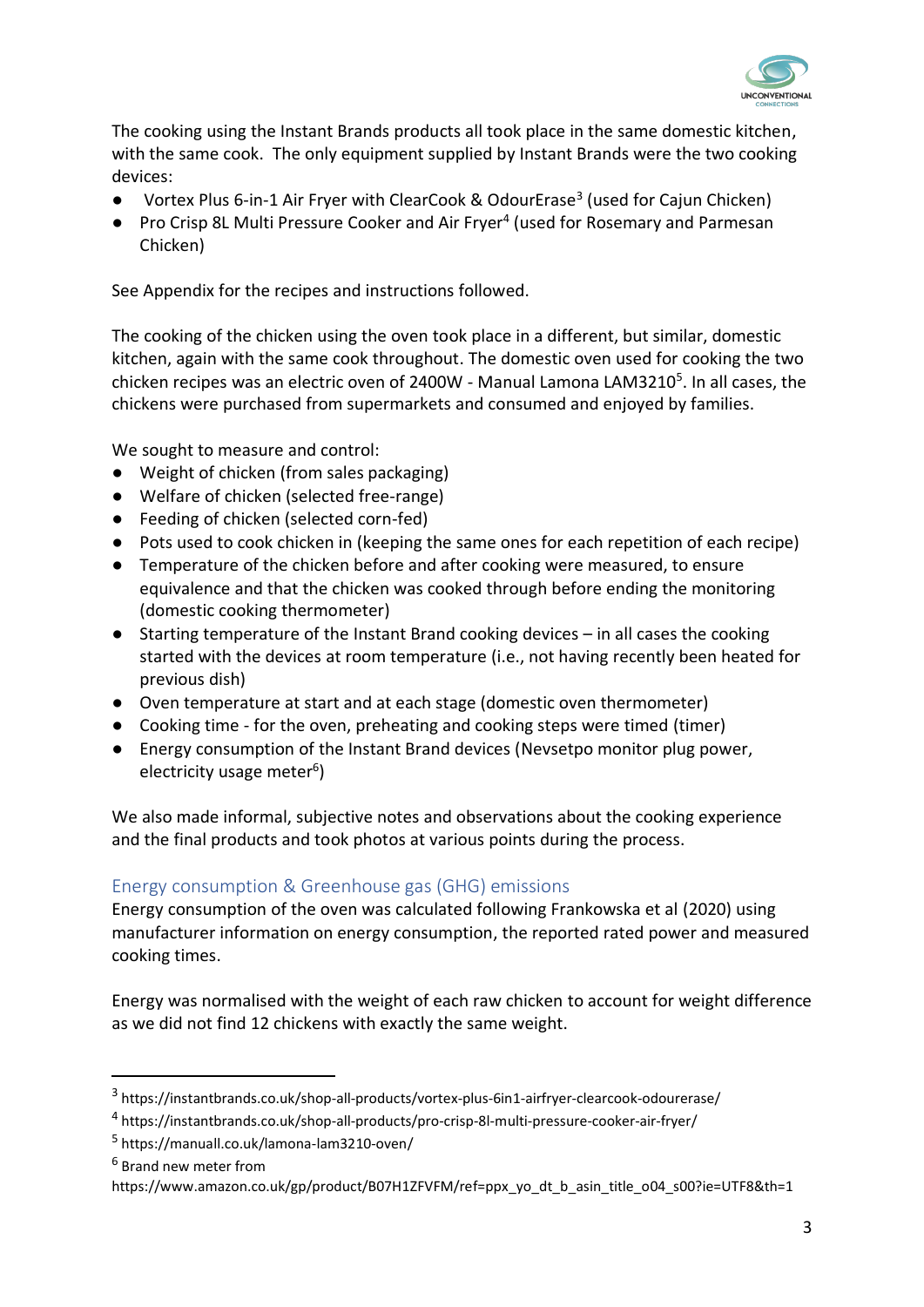

GHG emissions associated with the energy use were calculated following GHG emission reporting methodology under Scope 2 described by Department of Business, Energy and Industrial Strategy (BEIS) (2021), which considers the indirect emissions associated to the energy usage; the conversion factors used were those recommended by BEIS (2022).

## Results

The data collected and the calculations on which the comparisons were made are given in Table 1 and [Table 2.](#page-7-0) We present the energy comparison graphically in [Figure 1](#page-4-0) and the carbon footprint in [Figure 2,](#page-6-0) showing clearly the substantial difference between the two cooking modes, found across both recipes.

Results are shown per kg of raw chicken.. The results are first presented for the energy consumption and then for the GHG emissions associated to cooking.

#### Energy Consumption

In the case of the Parmesan chicken recipe, the electric pressure cooker used on average 0.56 kWh per kg of raw chicken, which represents 19% of the energy required by the oven; this would mean a household would use 81% less energy compared with roasting the chicken in the oven (see [Figure 1\)](#page-4-0). The findings across all cooking instances were very consistent with the net energy saving only ranging between the extremes of 4 to 4.7 times when compared with the electric oven [\(Table 1\)](#page-5-0).

Similarly, in the case of the Cajun chicken, the air fryer consumed on average 0.44 kWh per kg of raw chicken; this is equivalent to 16% the energy used by the oven; hence it represents on average 84% less energy than the consumed when cooking in the oven for the same recipe (see [Figure 1\)](#page-4-0). The net energy saving of the air fryer only ranged between 4.7 to 5.7 times when compared to an electric oven for the same recipe (se[e Table 1\)](#page-5-0).

Subjectively, we felt both modes of cooking delivered an equivalent and very acceptable result in appearance, aroma and flavour. The Parmesan chicken recipe involved more stages, for both forms of cooking and switching the chicken between the EPC and the air fryer arrangement resulted in some damage to the chicken which affected its appearance, on completion.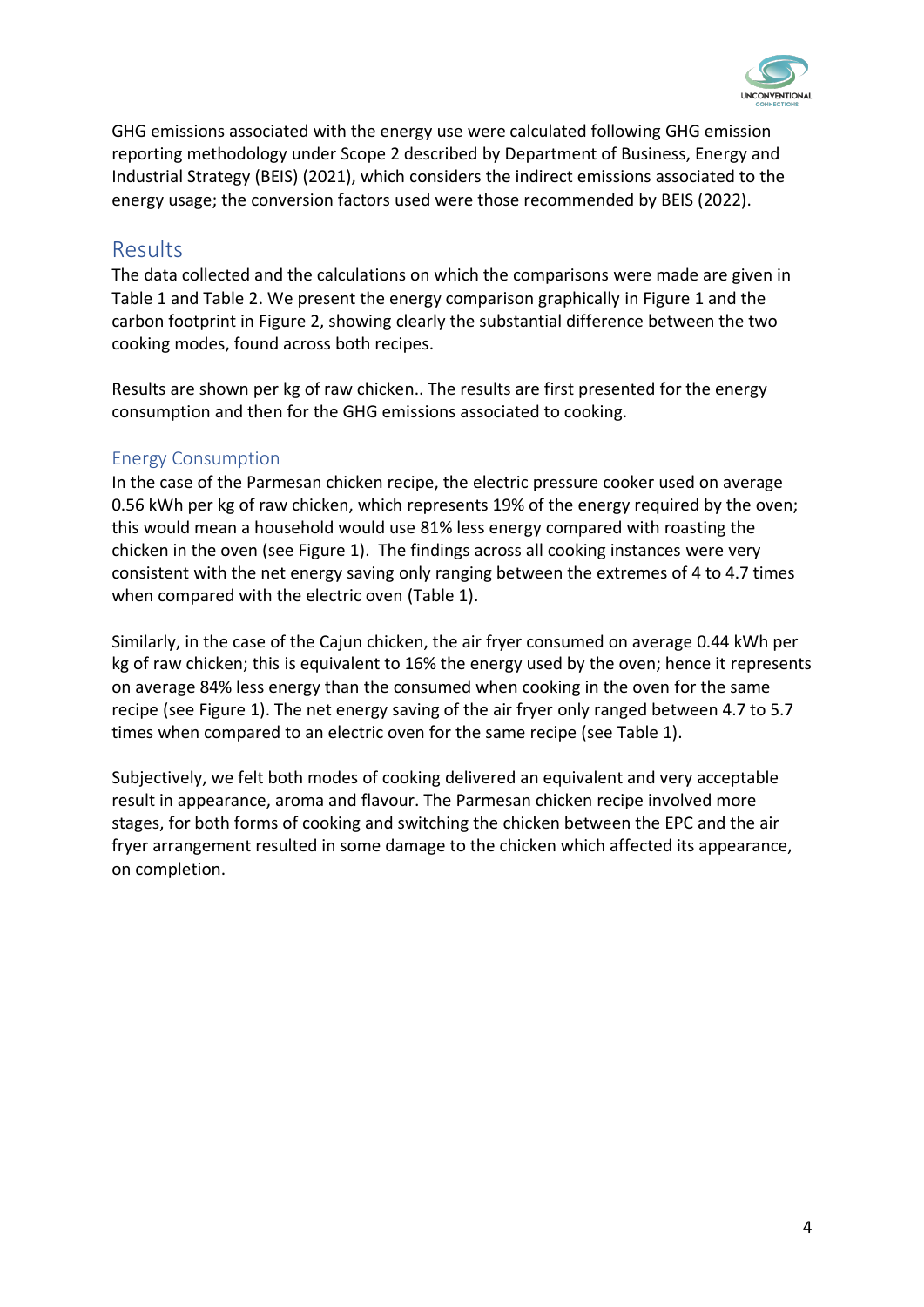



<span id="page-4-0"></span>*Figure 1 Comparison of energy consumption between pressure cooker and air fryer against electric oven using two chicken-based recipes; results are presented per kg of raw chicken. Solid bars show mean values, while error bars represent maximum and minim values from the tests*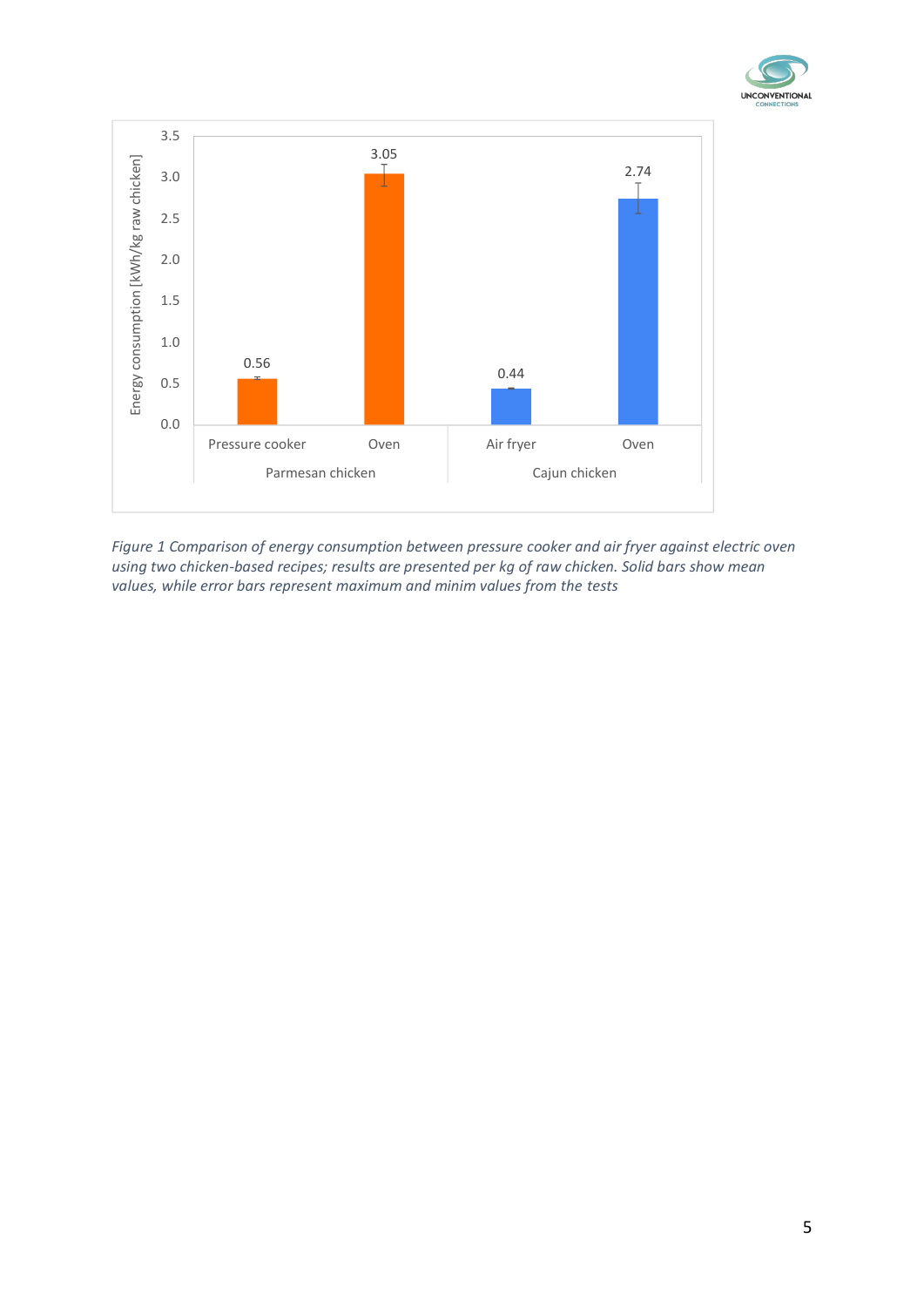

*Table 1 Raw data recorded and calculations of energy use.*

| Recipe   | Appliance          | Weight<br>of<br>chicken<br>[kg] | Total<br><b>Energy</b><br>$[kWh]$ <sup>7</sup> | <b>Total</b><br><b>Energy</b><br>[kWh/kg<br>raw<br>chicken] | Mean<br>[kWh/kg] | Max<br>[kWh/kg] | Min<br>[kWh/kg] | Comparison<br>against oven [%] |     |     | <b>Saving</b><br>[times] |     |     | <b>Net Saving</b><br>[times] |     |     |
|----------|--------------------|---------------------------------|------------------------------------------------|-------------------------------------------------------------|------------------|-----------------|-----------------|--------------------------------|-----|-----|--------------------------|-----|-----|------------------------------|-----|-----|
|          |                    |                                 |                                                |                                                             |                  |                 |                 | Mean                           | Max | Min | Mean                     | Max | Min | Mean                         | Max | Min |
| Parmesan | Pressure           | 1.350                           | 0.748                                          | 0.554                                                       | 0.565            | 0.584           | 0.554           | 19%                            | 20% | 18% | 5.4                      | 5.0 | 5.7 | 4.4                          | 4.0 | 4.7 |
| chicken  | cooker             |                                 |                                                |                                                             |                  |                 |                 |                                |     |     |                          |     |     |                              |     |     |
|          | Pressure<br>cooker | 1.350                           | 0.751                                          | 0.556                                                       |                  |                 |                 |                                |     |     |                          |     |     |                              |     |     |
|          | Pressure<br>cooker | 1.350                           | 0.788                                          | 0.584                                                       |                  |                 |                 |                                |     |     |                          |     |     |                              |     |     |
|          | Oven               | 1.360                           | 4.200                                          | 3.088                                                       | 3.047            | 3.159           | 2.894           |                                |     |     |                          |     |     |                              |     |     |
|          | Oven               | 1.410                           | 4.080                                          | 2.894                                                       |                  |                 |                 |                                |     |     |                          |     |     |                              |     |     |
|          | Oven               | 1.380                           | 4.360                                          | 3.159                                                       |                  |                 |                 |                                |     |     |                          |     |     |                              |     |     |
| Cajun    | Air fryer          | 1.650                           | 0.727                                          | 0.441                                                       | 0.443            | 0.451           | 0.436           | 16%                            | 18% | 15% | $6.2$                    | 5.7 | 6.7 | 5.2                          | 4.7 | 5.7 |
| Chicken  | Air fryer          | 1.628                           | 0.735                                          | 0.451                                                       |                  |                 |                 |                                |     |     |                          |     |     |                              |     |     |
|          | Air fryer          | 1.600                           | 0.698                                          | 0.436                                                       |                  |                 |                 |                                |     |     |                          |     |     |                              |     |     |
|          | Oven               | 1.560                           | 4.000                                          | 2.564                                                       | 2.744            | 2.935           | 2.564           |                                |     |     |                          |     |     |                              |     |     |
|          | Oven               | 1.610                           | 4.400                                          | 2.733                                                       |                  |                 |                 |                                |     |     |                          |     |     |                              |     |     |
|          | Oven               | 1.540                           | 4.520                                          | 2.935                                                       |                  |                 |                 |                                |     |     |                          |     |     |                              |     |     |

<span id="page-5-0"></span><sup>&</sup>lt;sup>7</sup> Total energy consumption was calculated following [Frankowska et al. \(2020\),](https://doi.org/10.1038/s43016-020-00200-w) using the timing of the oven cooking, which includes preheating the oven and cooking time, and the manufacturer information. The oven used is a Lamona 3210 with a power of 2400W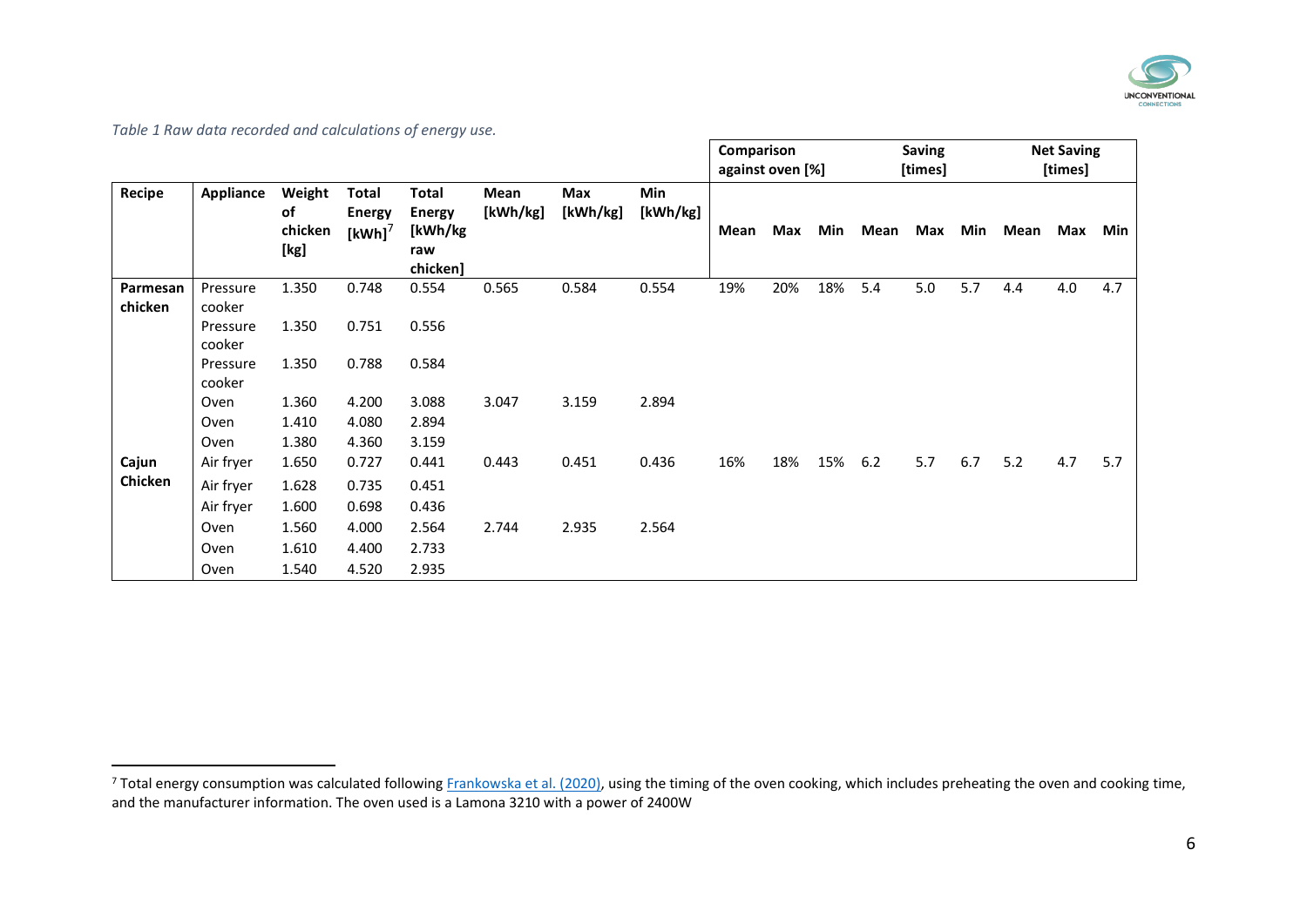

### GHG emissions of cooking

In this study, we focused on the GHG emissions associated to the energy required for cooking two chicken-based recipes using air fryer, pressure cooker and electric oven. The GHG emissions are directly correlated with the energy consumption as all were powered by electricity and we assume an equivalent proportion of the electricity was generated renewably.

As seen in [Figure 2](#page-6-0), the GHG emissions of using the electric pressure cooker for cooking the Parmesan chicken recipe is estimated at 131 g  $CO<sub>2</sub>$ eg./kg raw chicken while for the electric oven, this is estimated at 704 g  $CO<sub>2</sub>$ eg./kg raw chicken, representing 81% lower emissions. From the evidence of this study, using the pressure cooker instead of the electric oven to cook Parmesan chicken could avoid releasing up to 82% of the GHG emissions associated to the oven usage (see [Table 2\)](#page-7-0).

Similarly, the GHG emissions of using the air fryer for cooking Cajun chicken is calculated at 102 g CO<sub>2</sub>eq./kg raw chicken while for the same recipe using the electric oven represents 634 g CO2eq./kg raw chicken, which represents 84% lower emissions (see [Figure 2](#page-6-0)). [Table 2](#page-7-0) shows that using the air fryer to cook Cajun chicken instead of the oven would have net savings of up to 85% of the emissions associated to the oven usage.



<span id="page-6-0"></span>*Figure 2 Comparison of the GHG emission associated with the energy used by a pressure cooker and an air fryer against an electric oven when cooking two chicken-based recipes; results are presented per kg of raw chicken. Solid bars show mean values, while error bars represent maximum and minim values from the tests.*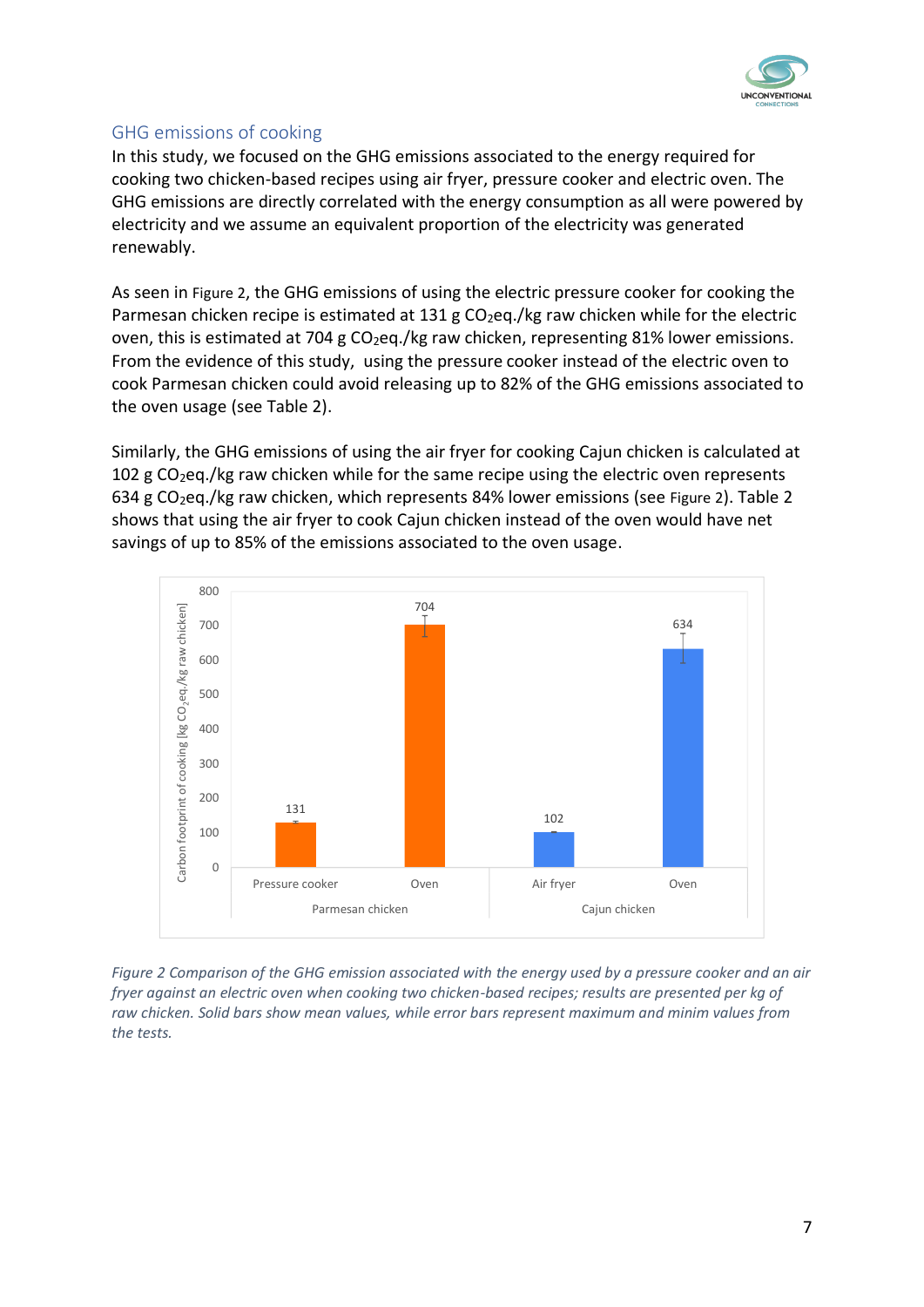

*Table 2 Summary of the calculations of GHG emissions*

|          |                  |                                                             |                                                                           |                                                         |      | <b>Comparison against oven</b> |     | <b>Saving</b> |         |     | <b>Net Saving</b> |     |     |  |
|----------|------------------|-------------------------------------------------------------|---------------------------------------------------------------------------|---------------------------------------------------------|------|--------------------------------|-----|---------------|---------|-----|-------------------|-----|-----|--|
|          |                  |                                                             |                                                                           |                                                         | [%]  |                                |     |               | [times] |     | [times]           |     |     |  |
| Recipe   | <b>Appliance</b> | <b>Total</b><br><b>Energy</b><br>[kWh/kg<br>raw<br>chicken] | Carbon<br>footprint <sup>8</sup><br>[kg<br>$CO2$ eq/kg<br>raw<br>chicken] | Mean<br>[kg<br>CO <sub>2</sub> eq/kg<br>raw<br>chicken] | Mean | Max                            | Min | Mean          | Max     | Min | Mean              | Max | Min |  |
| Parmesan | Pressure         | 0.554                                                       | 128.1                                                                     | 130.5                                                   | 19%  | 20%                            | 18% | 5.4           | 5       | 5.7 | 4.4               | 4   | 4.7 |  |
| chicken  | cooker           |                                                             |                                                                           |                                                         |      |                                |     |               |         |     |                   |     |     |  |
|          | Pressure         | 0.556                                                       | 128.6                                                                     |                                                         |      |                                |     |               |         |     |                   |     |     |  |
|          | cooker           |                                                             |                                                                           |                                                         |      |                                |     |               |         |     |                   |     |     |  |
|          | Pressure         | 0.584                                                       | 134.9                                                                     |                                                         |      |                                |     |               |         |     |                   |     |     |  |
|          | cooker           |                                                             |                                                                           |                                                         |      |                                |     |               |         |     |                   |     |     |  |
|          | Oven             | 3.088                                                       | 713.8                                                                     | 704.2                                                   |      |                                |     |               |         |     |                   |     |     |  |
|          | Oven             | 2.894                                                       | 668.8                                                                     |                                                         |      |                                |     |               |         |     |                   |     |     |  |
|          | Oven             | 3.159                                                       | 730.2                                                                     |                                                         |      |                                |     |               |         |     |                   |     |     |  |
| Cajun    | Air fryer        | 0.441                                                       | 101.8                                                                     | 102.3                                                   | 16%  | 18%                            | 15% | $6.2$         | 5.7     | 6.7 | 5.2               | 4.7 | 5.7 |  |
| Chicken  | Air fryer        | 0.451                                                       | 104.3                                                                     |                                                         |      |                                |     |               |         |     |                   |     |     |  |
|          | Air fryer        | 0.436                                                       | 100.8                                                                     |                                                         |      |                                |     |               |         |     |                   |     |     |  |
|          | Oven             | 2.564                                                       | 592.6                                                                     | 634.2                                                   |      |                                |     |               |         |     |                   |     |     |  |
|          | Oven             | 2.733                                                       | 631.6                                                                     |                                                         |      |                                |     |               |         |     |                   |     |     |  |
|          | Oven             | 2.935                                                       | 678.4                                                                     |                                                         |      |                                |     |               |         |     |                   |     |     |  |

<span id="page-7-0"></span><sup>&</sup>lt;sup>8</sup> For calculations, GHG reporting conversion factor of 2021 of the UK electric grid was used [\(BEIS, 2022\)](https://www.gov.uk/government/publications/greenhouse-gas-reporting-conversion-factors-2021)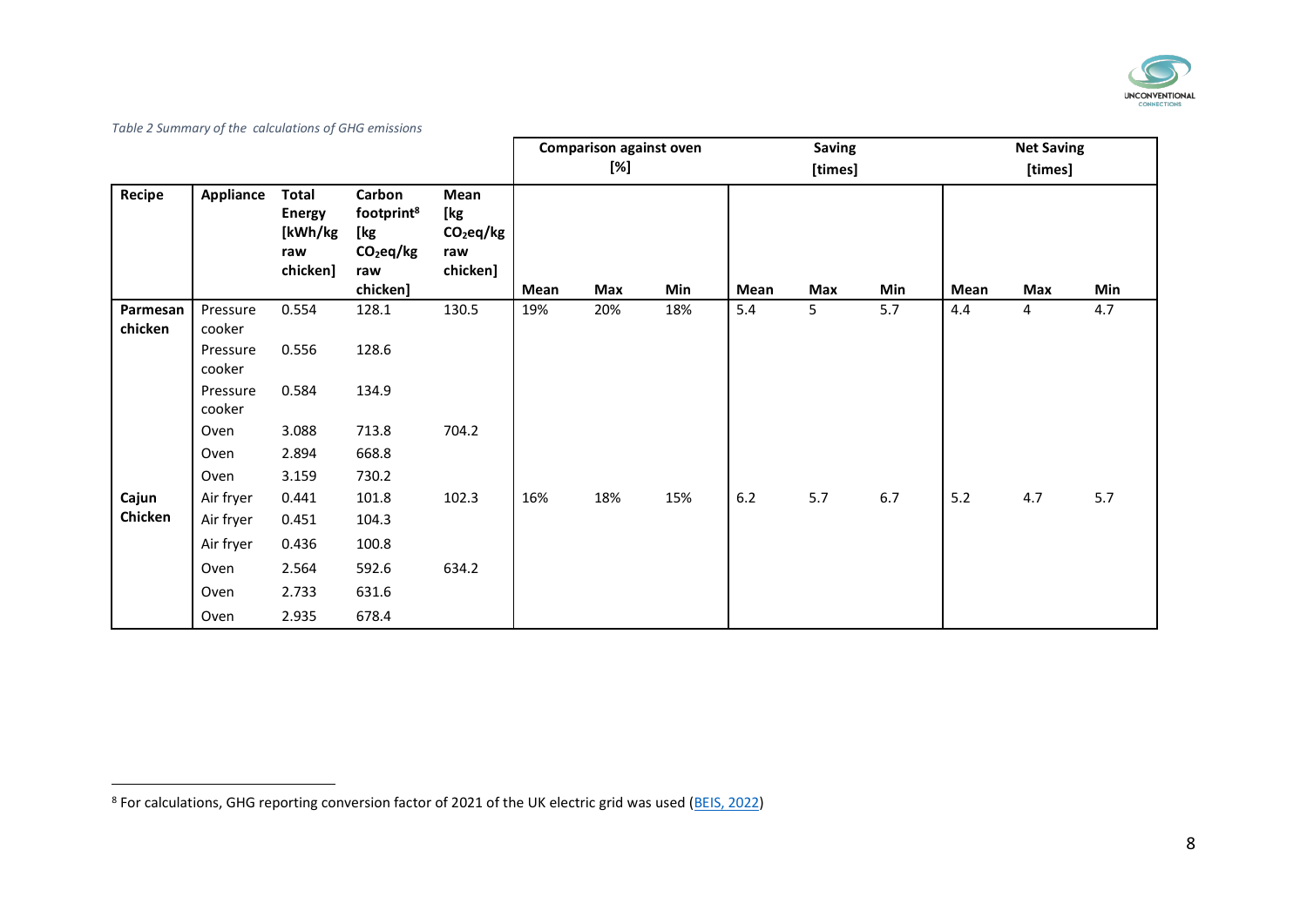

<span id="page-8-1"></span>To contextualise these findings, it is important to help the consumers with tangible comparisons so that they can understand how the GHG emissions associated with their cooking choices sit alongside those of other activities. From previous public engagement activities in this field<sup>9</sup>, a good example is to compare the emissions of this study to driving a car in the UK.

Considering that the emissions associated with driving an average car in the UK are estimated at 155 g CO<sub>2</sub>eq per km, and assuming a speed of 40mph (64.4 kph), it can be estimated that the emissions associated with cooking in the electric oven for this study (704 & 634 g CO<sub>2</sub>eq/kg raw chicken) are equivalent to driving a car for around 4 minutes (3.8-4.2) min), as seen i[n Figure 3.](#page-8-0) If now they are compared with the emissions from pressure cooker and air fryer, it can be seen that the emissions associated to their energy used for cooking in this study (102 and 131 g  $CO<sub>2</sub>$ eq/kg raw chicken) are equivalent to less than a minute driving (see [Figure 3\)](#page-8-0).

Using this approach, if we consider that an average chicken weights 1.5 kg, it can be inferred that cooking one chicken in an electric oven will be equivalent to driving for around 6 minutes (6.3 - 5.7min), while cooking a chicken in a pressure cooker or in an air fryer will be comparable to the emissions of driving a car for just one minute (1.2 and 09 minutes, respectively).



<span id="page-8-0"></span>*Figure 3 GHG emission equivalent to driving time on a car for the appliances studied. For comparison, data of emissions of an average car in the UK equivalent to 155 g CO2eq per km, and assuming a speed of 40mph (64.4 kph); data use in engagement materi[al](#page-8-1)<sup>9</sup>*

<sup>9</sup> Games and activities carried out by Take a Bite out of climate change <https://www.takeabitecc.org/flashcards.html>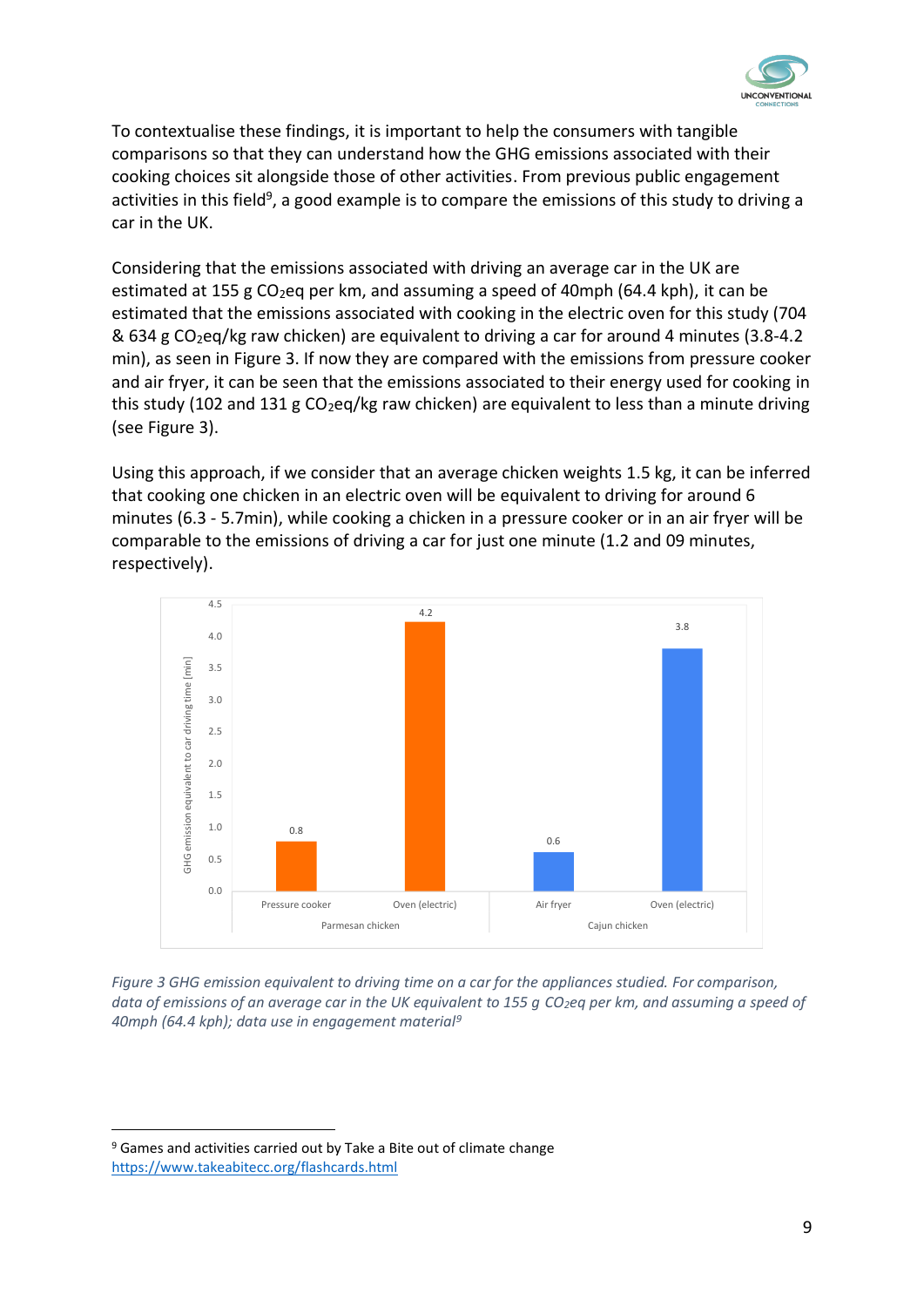

It is also important to understand how the emissions associated with cooking sit alongside the GHG emissions associated with all other stages and contributors to food production. As seen in [Figure 4,](#page-9-0) the GHG emissions associated with cooking represent between 1% and 8% of the total impacts associated with the production of chicken.

For the pressure cooker and the air fryer, the results estimated in this study are lower than those found by Frankowska et al. (2020) (1% vs 4% for slow cooker based on raw chicken), however in the case of electric oven, the results of this study are far lower (8% vs 33%). The reasons for these variations are clear; first, Frankowska' s study used self-reported data compared with the measured data of this study, in addition to the assumptions taken for the portion sizes.

Second, in relation to other calculation steps, these studies use different carbon intensity for the UK electricity (e.g., 2019 vs 2021), different fuels for the oven (e.g., mix of electricity and natural gas vs electricity only), different rated power for the appliances, and finally different cooking times reported.



<span id="page-9-0"></span>*Figure 4 Comparison of the impacts associated to cooking versus the full impacts of raw chicken (preconsumption: including rearing, processing, distribution and retail); data for chicken was sourced from Poore & Nemecek (2018).*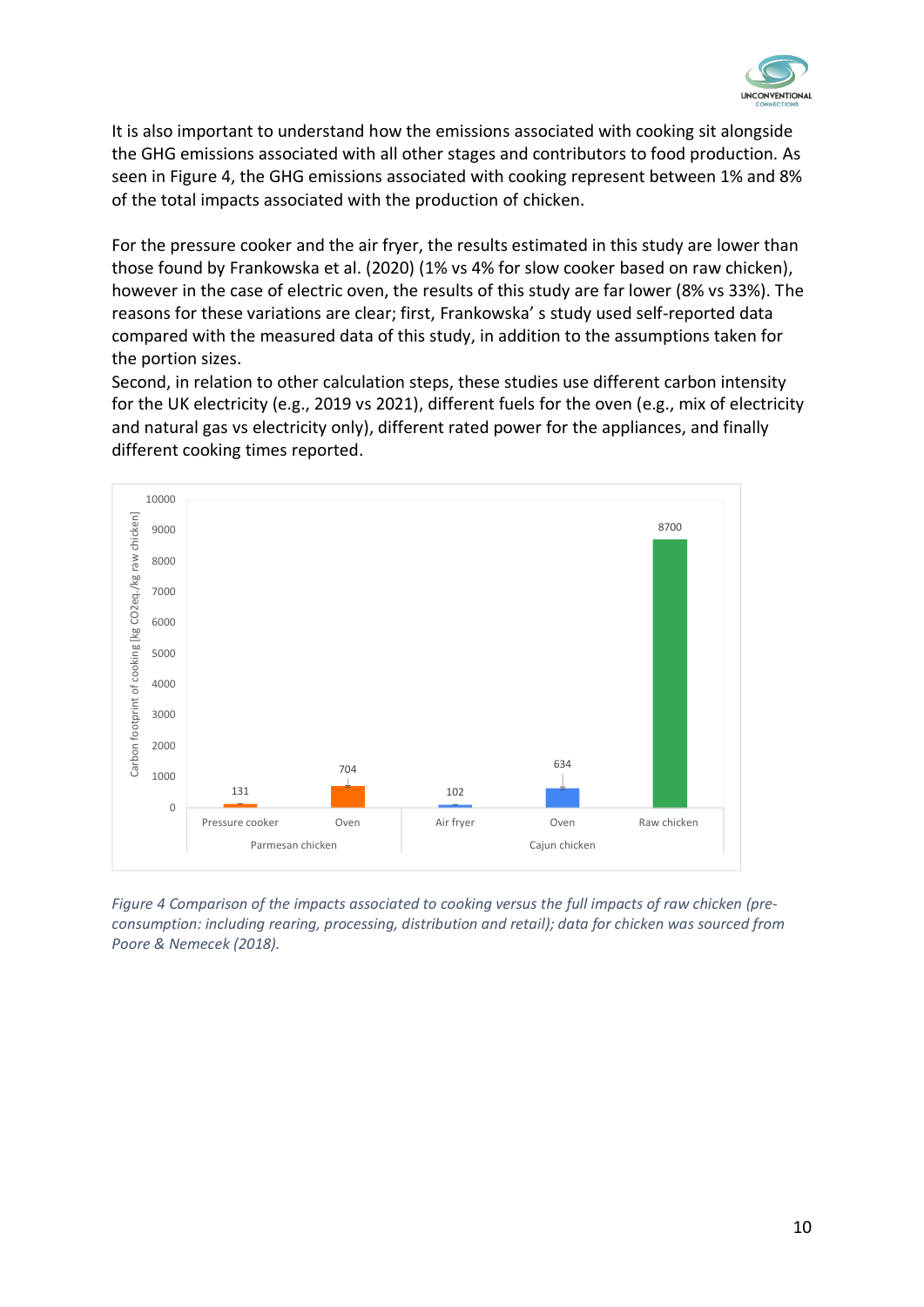

# Discussion

These findings showed conclusively that the two Instant Brands devices can consume much less energy than an electric oven when cooking roast chicken. Similarly, the carbon footprint associated to the use of electricity for cooking in the UK with the Instant Brands appliances is also much lower than with an electric oven. The findings provide a good representation of the different energy usage of the appliances studied, and their potential savings in terms of energy and GHG emissions.

Future extrapolations of these results need to consider differences in rated power of the appliances, the energy source (e.g., electric vs gas oven), country of origin, and the user cooking practices, including time, recipes, etc.

We have not replicated the comparison with a selection of domestic ovens, and we would expect some variation in the energy demand for different oven manufacturers and models, and fuel use. Further work would enable us to compare these findings with what is known about the different ovens used in most European households and to extend our conclusions with confidence.

Finally, in terms of calculations, for the Instant Brand appliances, direct meter readers were used, however for the oven, installing meters were not possible due to the testing set up (e.g., existing domestic kitchen). Hence, cooking steps were timed, and temperatures recorded, and the oven reported rated power was used for calculating the energy use. The accuracy of both methods for estimating energy used need to be further explored in future studies.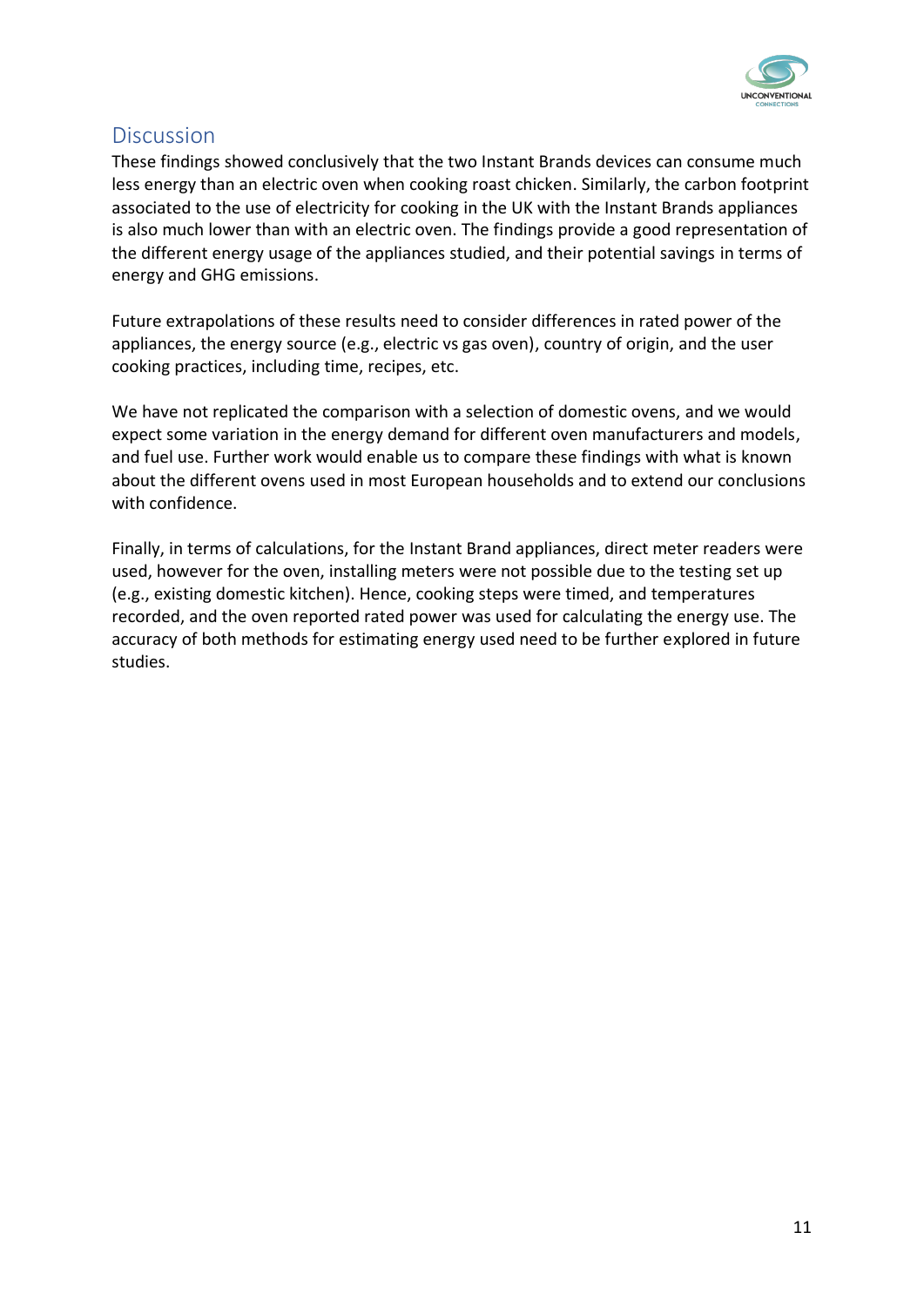

# References

Batchelor, S., Brown, E., Scott, N., Leary, J. (2019). Experiences of Electric pressure cookers in East Africa? Paper delivered at 10th International Conference on Energy Efficiency in Domestic Appliances and Lighting (EEDAL'19). 6-8 November 2019, Jinan, China. [https://mecs.org.uk/publications/experiences-of-electric-pressure-cookers-in-east-africa](https://mecs.org.uk/publications/experiences-of-electric-pressure-cookers-in-east-africa-conference-paper/)[conference-paper/](https://mecs.org.uk/publications/experiences-of-electric-pressure-cookers-in-east-africa-conference-paper/)

BEIS (2021). 2021 Government Greenhouse Gas Conversion Factors for Company Reporting Methodology Paper for Conversion factors Final Report.

[https://assets.publishing.service.gov.uk/government/uploads/system/uploads/attachment\\_](https://assets.publishing.service.gov.uk/government/uploads/system/uploads/attachment_data/file/1049346/2021-ghg-conversion-factors-methodology.pdf) [data/file/1049346/2021-ghg-conversion-factors-methodology.pdf](https://assets.publishing.service.gov.uk/government/uploads/system/uploads/attachment_data/file/1049346/2021-ghg-conversion-factors-methodology.pdf)

BEIS (2022). Greenhouse gas reporting: conversion factors 2021. [https://www.gov.uk/government/publications/greenhouse-gas-reporting-conversion](https://www.gov.uk/government/publications/greenhouse-gas-reporting-conversion-factors-2021)[factors-2021](https://www.gov.uk/government/publications/greenhouse-gas-reporting-conversion-factors-2021)

Frankowska, A., et al. (2020). Impacts of home cooking methods and appliances on the GHG emissions of food. Nat Food 1, 787–791 (2020). [https://doi.org/10.1038/s43016-020-00200](https://doi.org/10.1038/s43016-020-00200-w) [w](https://doi.org/10.1038/s43016-020-00200-w)

Poore, J. & Nemecek, T. (2018). Reducing food's environmental impacts through producers and consumers. Science 360, 987–992

Reynolds, C., et al (2020a). Are We Ready For Sustainable Cookery? Comparing Current (And Future) Cooking And Time Use Practices In The United Kingdom, The United States And Australia. <https://openaccess.city.ac.uk/id/eprint/25516/1/>

Reynolds, C., et al. (2020b). Cooking as part of a global sustainable food system - a 6 country pilot survey.

https://www.researchgate.net/publication/342123095 Cooking as part of a global susta inable food system - a 6 country pilot survey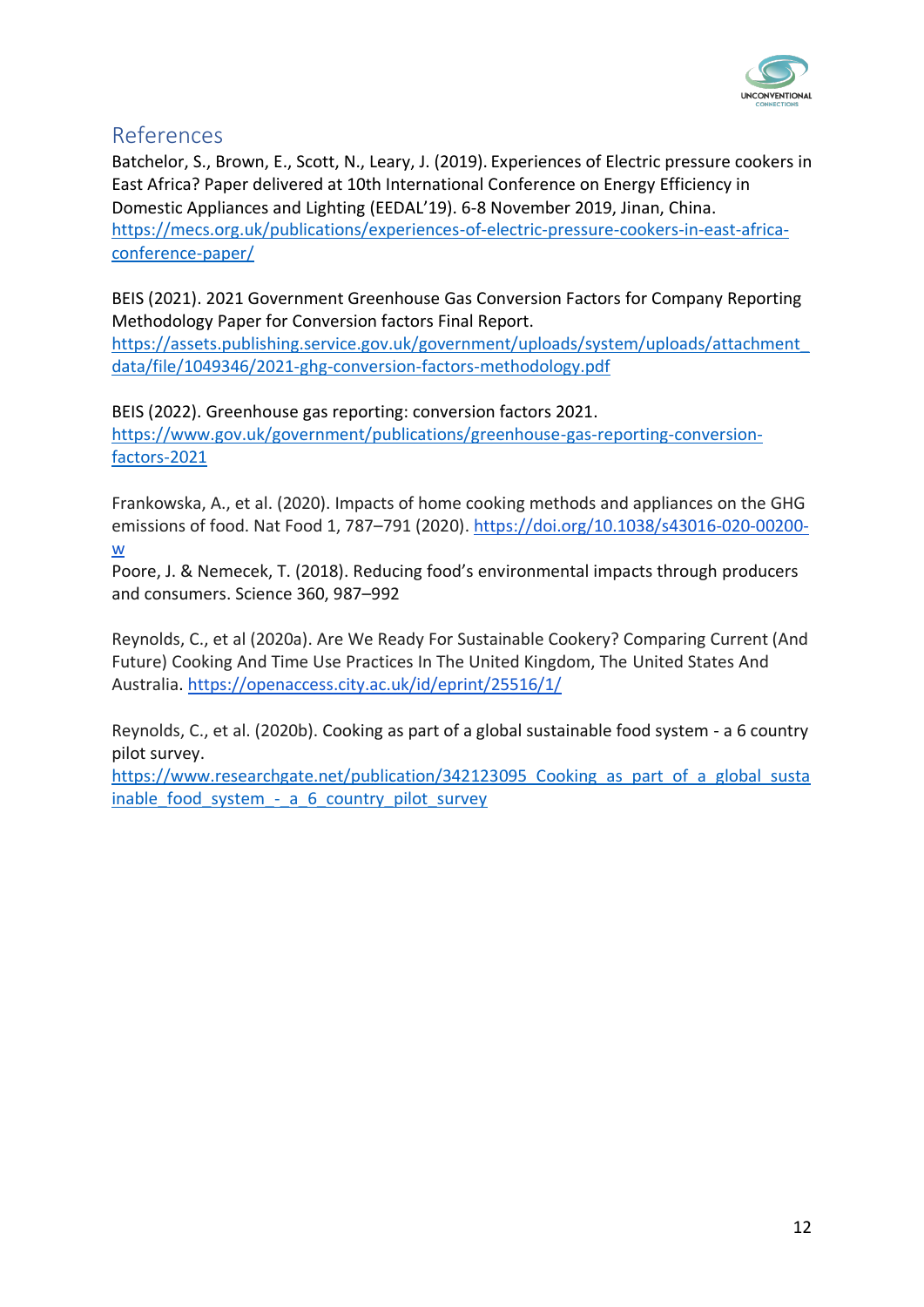

# Appendix

### A1. Oven recipe for Cajun chicken

#### INGREDIENTS

1.6 kg whole free range chicken 2 tbsp cajun spice Salt & pepper Cooking spray oil

#### **INSTRUCTIONS**

- 1. Take chicken out of the fridge 1 hour before cooking to allow it to come to room temperature. Temperature in room should be between 20-22<sup>°</sup>C.
- 2. Heat oven to 190०C/fan 170०C/gas 5.
- 3. Pat dry the chicken and combine the cajun spices with the salt and pepper, then rub the spices all over the chicken
- 4. Spray the chicken with cooking spray then place the whole chicken in the oven.
- 5. Cook for 1 hour, turning the chicken halfway through cooking.
- 6. Turn the chicken over again so that it is breast-side up and cook for a further 20 minutes.
- 7. When the cooking program has finished, use a meat thermometer to check the internal temperature of the chicken is at 75°C. If it isn't quite to temperature, put it back in the oven for another 10-15 minutes.
- 8. Let the roast chicken rest for 5-10 minutes before serving.

## A2. Oven recipe for rosemary and parmesan chicken

#### INGREDIENTS

2 lemons tsp salt plus more to taste tsp black pepper tsp rosemary chopped rosemary sprigs tsp red pepper flakes plus more for serving optional whole free range chicken about 1.4kg extra-virgin olive oil for drizzling g parmesan finely grated 900ml chicken stock

#### INSTRUCTIONS

- 1. Take chicken out of the fridge 1 hour before cooking to allow it to come to room temperature. Temperature in room should be between 20-22<sup>°</sup>C.
- 2. Heat oven to 190०C/fan 170०C/gas 5.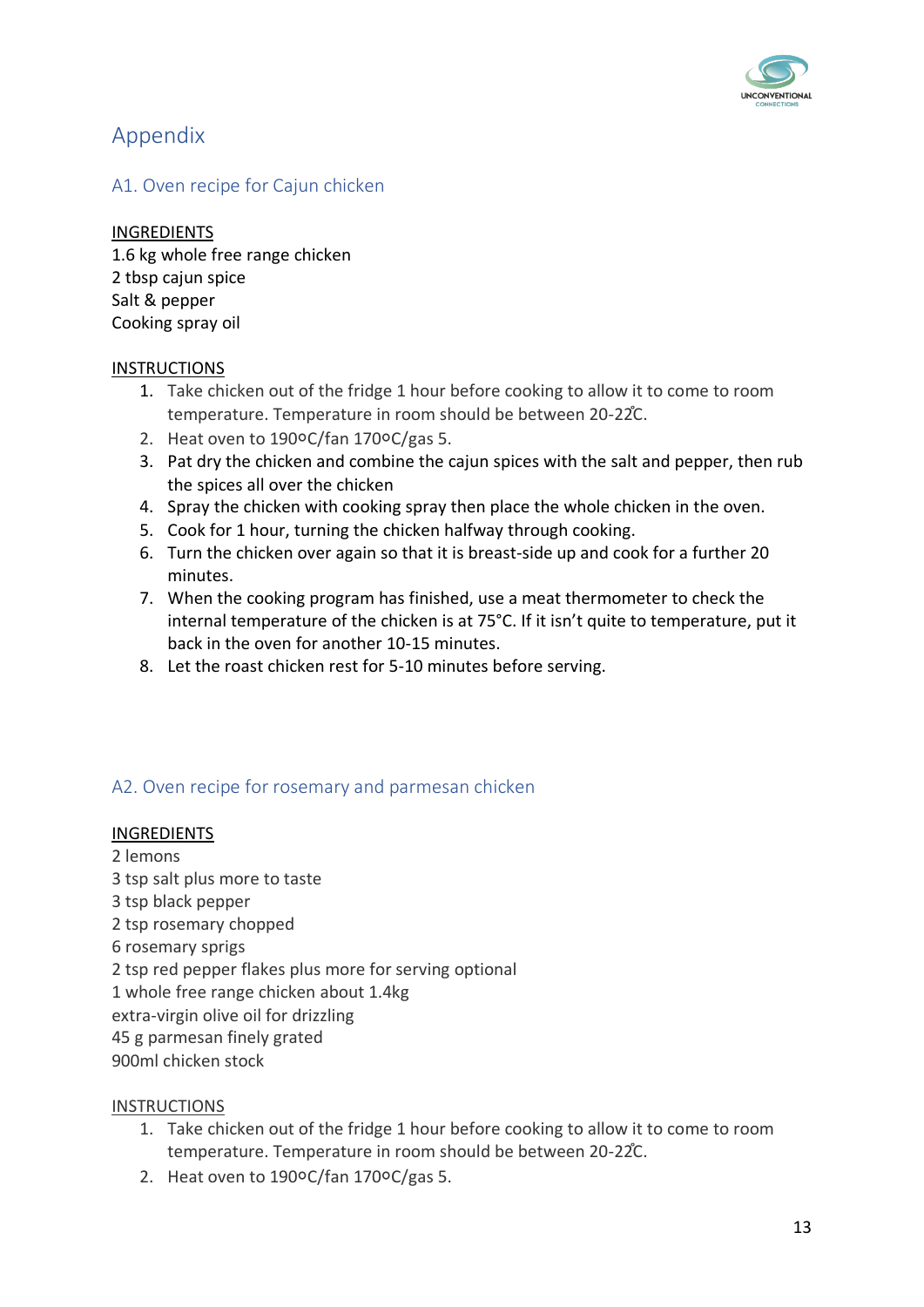

- 3. Finely grate 2 teaspoons of zest from the lemons and place into a small bowl. (Save the zested lemon for the drippings.)
- 4. Stir in the salt, pepper, chopped rosemary and red-pepper flakes. Season the chicken inside and out with salt mixture and set aside. Stuff cavity of chicken with 2 rosemary springs.
- 5. Place the chicken breast-side down into a deep ovenproof dish with the stock, and 2 of the rosemary springs.
- 6. Allow to cook for around 1 hour.
- 7. Remove from the oven, and using tongs take the chicken out of the dish and drain the water.
- 8. Transfer to a different clean dry dish, drizzle the chicken with the olive oil and place it back into the oven.
- 9. Increase temperature to 200°C/fan 180°C/gas 6 for 25 minutes. In the middle of the cooking process sprinkle the chicken with the parmesan cheese. Continue roasting.
- 10. When cooking is complete the internal temperature should reach 75°C. Let the chicken rest for 5 to 10 minutes then squeeze juice from one of the zested lemons over the chicken.

## A3. Vortex recipe for cajun chicken

INGREDIENTS 1.6 kg whole chicken 2 tbsp cajun spice Salt & pepper

#### **INSTRUCTIONS**

- 1. Pat dry the chicken and combine the cajun spices with the salt and pepper, then rub the spices all over the chicken
- 2. Select Air Fry and adjust the temperature to 180°C and the time 60 minutes. Preheat Vortex until display indicates Add Food.
- 3. Spray the air fryer with cooking spray, then place the whole chicken inside.
- 4. When prompted to Turn Food, turn the chicken over and continue cooking.
- 5. With 10 minutes left on the timer, open the tray and turn the chicken over again.
- 6. When the cooking program has finished, use a meat thermometer to check the internal temperature of the chicken is at 75°C. If it isn't quite to temperature put back in the air fryer for a few more minutes.
- 7. Let the Air Fryer Roast Chicken rest for 5-10 minutes before serving.

#### A4. Pro-crisp recipe for rosemary and parmesan chicken

#### INGREDIENTS

2 lemons 3 tsp salt plus more to taste 3 tsp black pepper